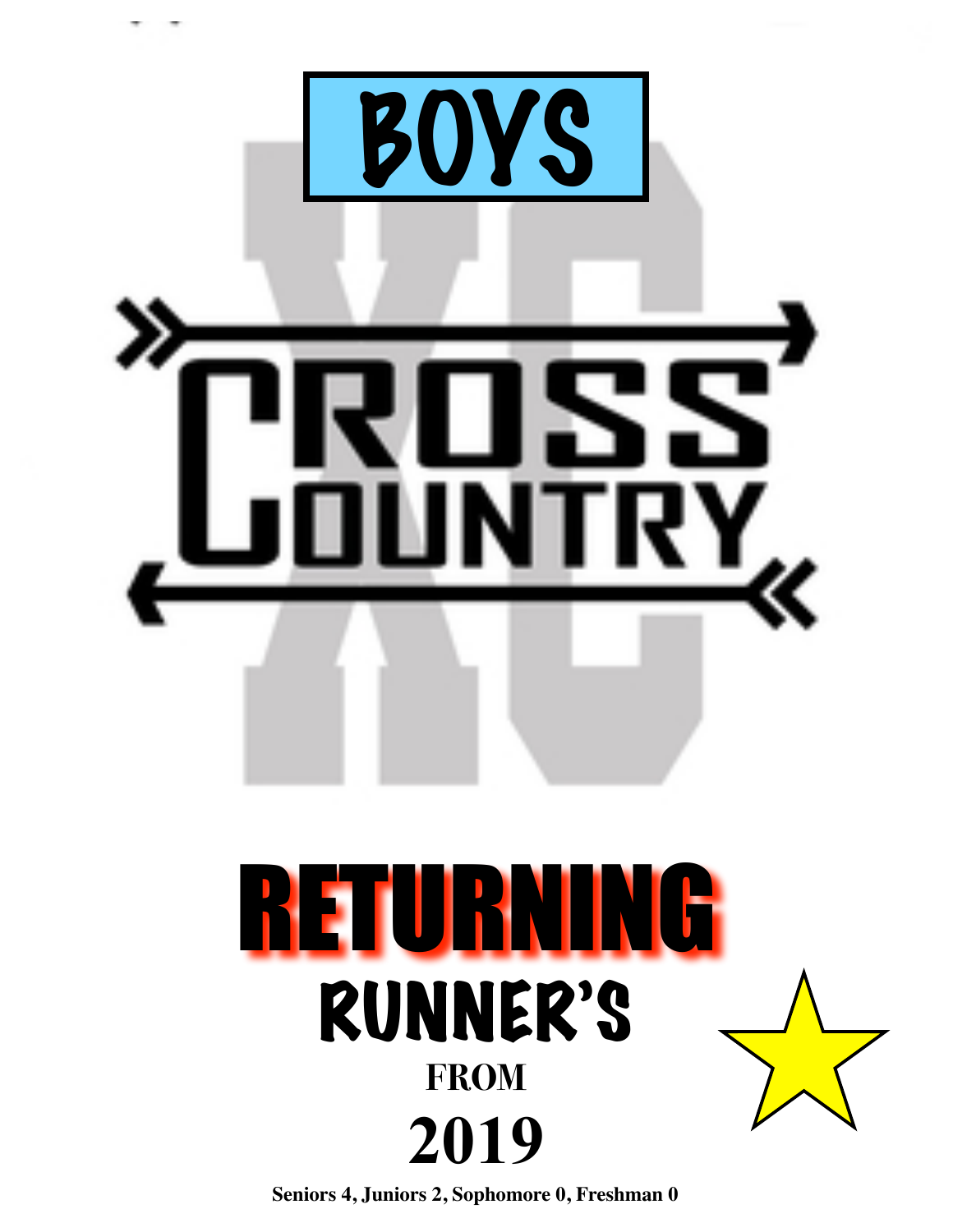

We use last **Years Best Times** from three sites. These may not be their best times.



### (3) Travis Delaney (SUFF) JR **BEST TIMES in 2019**

 Bowdoin Park, NY **17:01.10 (V.4, 3rd, Oct. 19th) PR**  Bear Mountain Park, NY **16:03.30 (2nd, Oct. 29th) PR** Van Cortland Park, NY **13:15.10 (Oct. 12th) PR**



Bear Mountain Park, NY **16:16.80 (4th, Oct. 29th) PR** Bowdoin Park, NY **17:10.00 (V.B, 1st Nov. 9th) PR** Van Cortland Park, NY **13:35.70 (Oct. 12th) PR**

# (5) John Fontanez (NAN) SOPH **BEST TIMES in 2019**

Bear Mountain Park, NY **16:17.40 (5th, Oct. 29th) PR** Bowdoin Park, NY **17:21.20 (V.B, 1st Nov. 9th) PR** Van Cortland Park, NY **13:43.20 (Oct. 12th) PR**

## (6) Kieran Dudek (CS) SOPH **BEST TIMES in 2019**

Bear Mountain Park, NY **17:03.70 (15th, Oct. 29th) PR** Bowdoin Park, NY **17:05.90 (V.A, 7th, Nov. 9th) PR** Van Cortland Park, NY **13:51.10 (Oct. 12th) PR**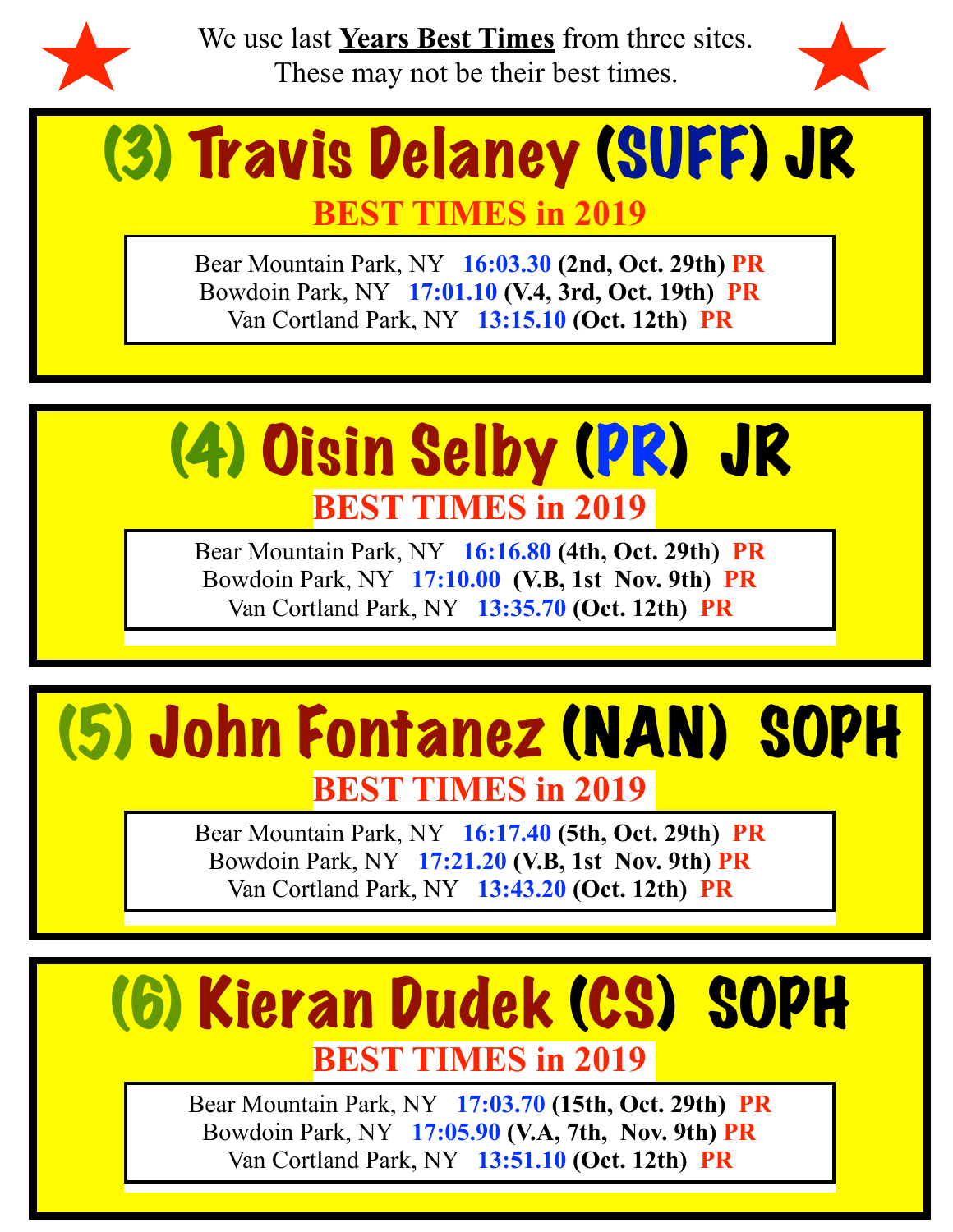# (7) Jack Gulak (NR) JR **BEST TIMES in 2019**

Bear Mountain Park, NY **16:34.90 (7th, Oct. 29th) PR** Bowdoin Park, NY **17:11.50 (V.A, 10th, Nov. 9th) PR** Van Cortland Park, NY **13:54.10 (Oct. 12th) PR**



Bear Mountain Park, NY **16:46.60 (10th, Oct. 29th) PR** Bowdoin Park, NY **17:28.30 (V.A, 18th, Nov. 9th) PR** Van Cortland Park, NY **13:52.20 (Oct. 12th) PR**



 Bear Mountain Park, NY **16:44.30 (9th, Oct. 29th) PR** Bowdoin Park, NY **17:44.00 (V.B, 10th, Nov. 9th) PR** Van Cortland Park, NY **13:52.70 (Oct. 12th) PR**

## (10) Cliff Carty (PR) JR **BEST TIMES in 2019**

Bear Mountain Park, NY **16:29.20 (6th, Oct. 29th) PR** Bowdoin Park, NY **17:34.90 (V.B, 8th, Nov. 9th) PR** Van Cortland Park, NY **13:53.60 (Oct. 12th) PR**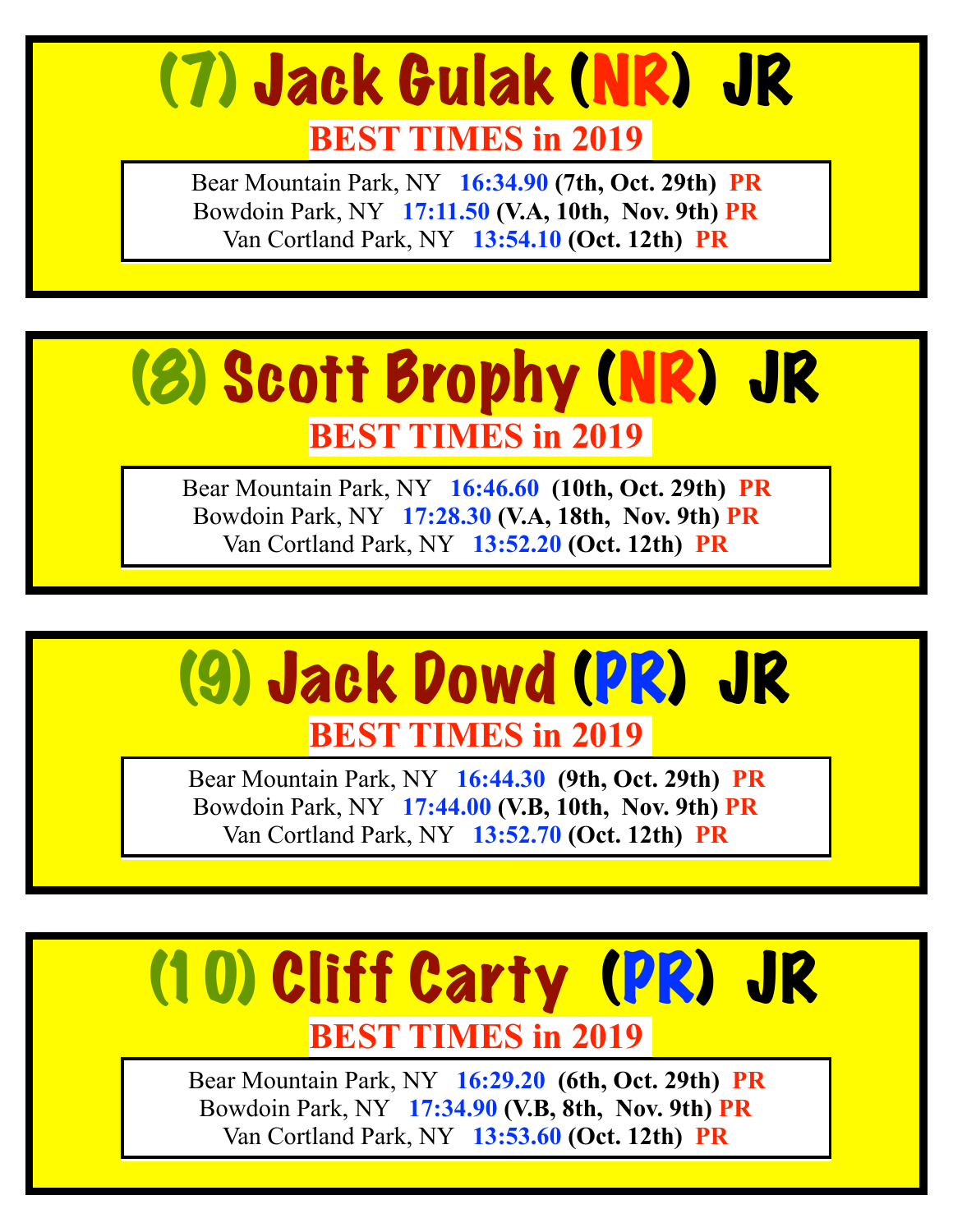## (12) Dylan McMorrow (TZ) JR **BEST TIMES in 2019**

Bear Mountain Park, NY **16:57.70 (14th, Oct. 29th) PR** Bowdoin Park, NY **17:53.60 (V.B, 12th, Nov. 9th) PR** Van Cortland Park, NY **14:10.90 (Oct. 12th) PR**

# (13) Neil Daterao (SUFF) SOPH **BEST TIMES in 2019**

Bear Mountain Park, NY **16:38.30 (8th, Oct. 29th) PR** Bowdoin Park, NY **18:08.20 (V.A, 40th, Nov. 9th) PR** Van Cortland Park, NY **14:13.70 (Oct. 12th) PR**



Bear Mountain Park, NY **17:21.60 (J.V. 1st, Oct. 29th) PR** Bowdoin Park, NY **17:55.00 (V.A, 33rd, Nov. 9th) PR** Van Cortland Park, NY **14:22.60 (Oct. 12th) PR**

### (17) James Hughes (PR) JR **BEST TIMES in 2019**

Bear Mountain Park, NY **17:13.40 (17th, Oct. 29th) PR** Bowdoin Park, NY **18:03.70 (V.B, 16th, Nov. 9th) PR** Van Cortland Park, NY **14:50.10 (Oct. 12th) PR**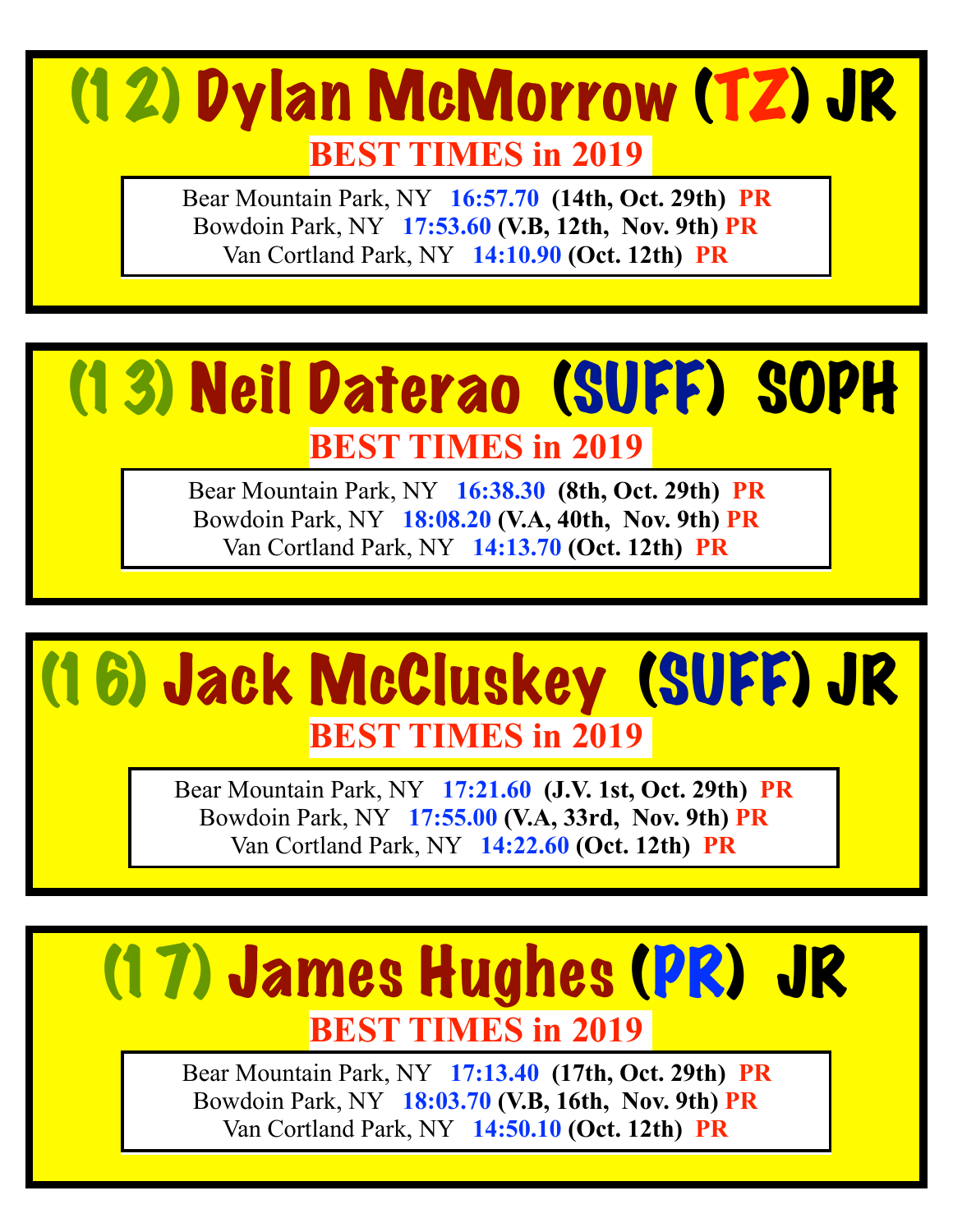# (18) Alex Chamak (CN) SR **BEST TIMES in 2019**

Bear Mountain Park, NY **17:19.00 (22nd, Oct. 29th) PR** Bowdoin Park, NY **18:10.00 (V.A, 44th, Nov. 9th) PR** Van Cortland Park, NY **14:14.10 (Oct. 12th) PR**



Bear Mountain Park, NY **18:20.70 (44th, Oct. 29th) PR** Bowdoin Park, NY **17:59.30 (V.2, 26th, Oct. 19th) PR** Van Cortland Park, NY **14:20.50 (Oct. 12th) PR**



Bear Mountain Park, NY **16:49.10 (11th, Oct. 29th) PR** Bowdoin Park, NY **18:17.40 (V.B, 22nd, Nov. 9th) PR** Van Cortland Park, NY **14:30.60 (Oct. 12th) PR**

### (21) Austin Holmes (TZ) SOPH **BEST TIMES in 2019**

Bear Mountain Park, NY **17:14.00 (13th, Sept. 6th) PR** Bowdoin Park, NY **18:21.30 (V.B, 24th, Nov. 9th) PR** Van Cortland Park, NY **14:07.10 (Oct. 12th) PR**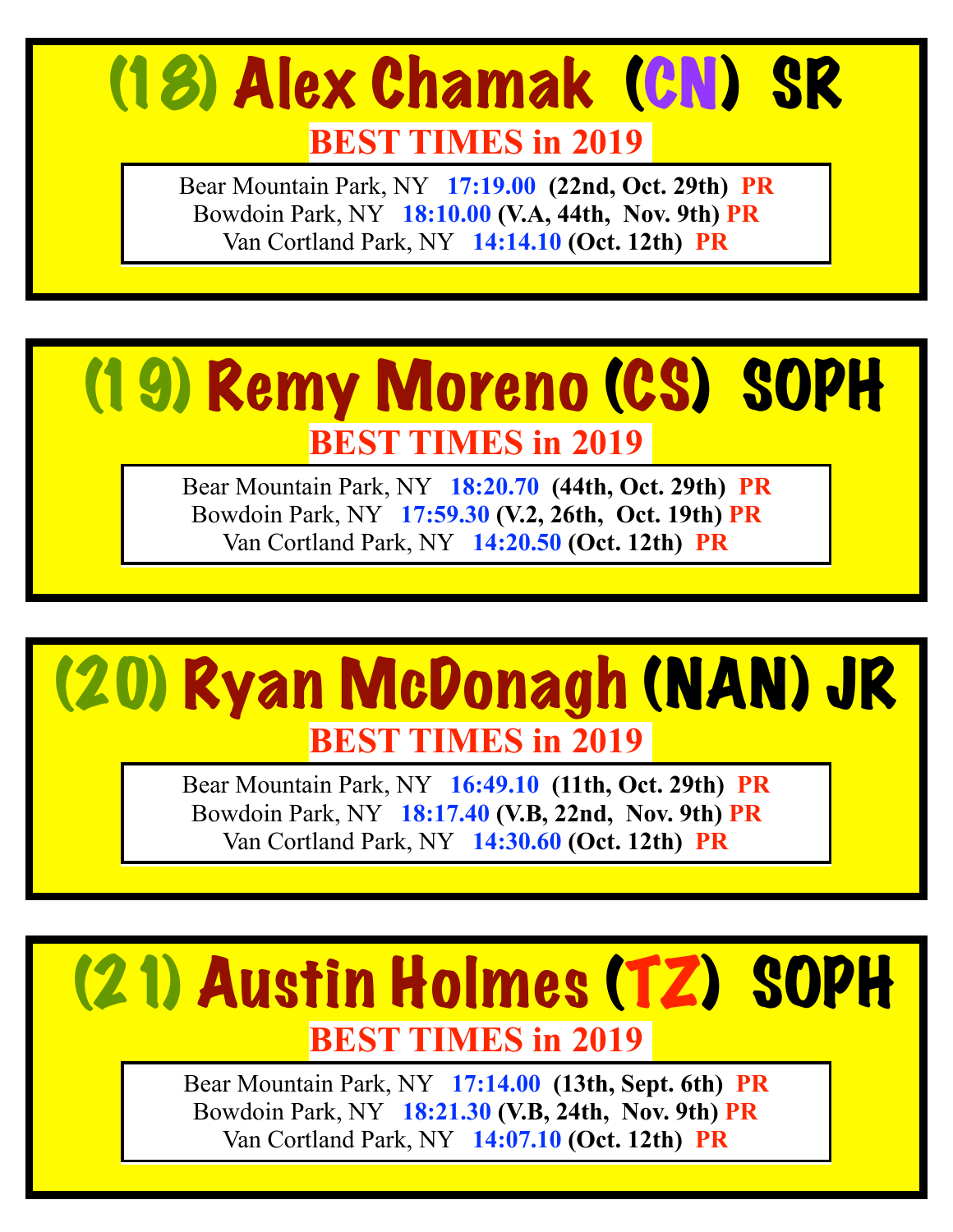## (23) Michael Niero (NR) SOPH **BEST TIMES in 2019**

Bear Mountain Park, NY **17:22.50 (23rd, Oct. 29th) PR** Bowdoin Park, NY **17:54.30 (V.A, 32nd, Nov. 9th) PR** Van Cortland Park, NY **14:44.50 (Oct. 12th) PR**



Bear Mountain Park, NY **17:32.80 (25th, Oct. 29th) PR** Bowdoin Park, NY **18:09.50 (V.A, 43th, Nov. 9th) PR** Van Cortland Park, NY **14:39.30 (Oct. 12th) PR**